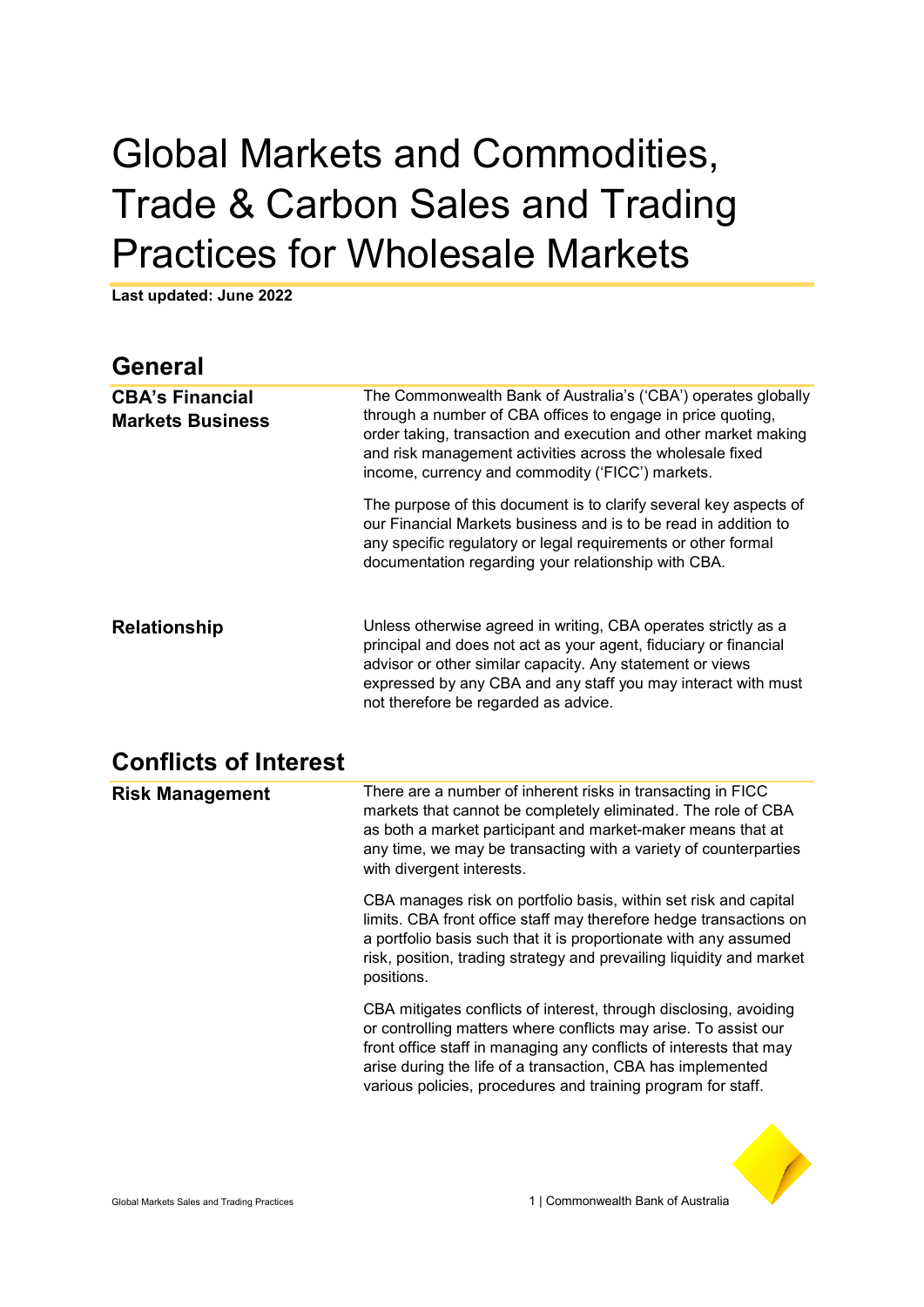#### **Orders**

| <b>Orders handling</b> | Placing an order with CBA does not create or imply an<br>understanding between CBA and the counterparty to enter a<br>transaction. Unless otherwise expressly agreed, CBA will<br>exercise its discretion in determining whether to accept and<br>execute all or part of an order. CBA will base this decision on a<br>range of factors including the current state of the market and<br>CBA's risk and trading appetite. CBA retains the right to decline<br>an order if it carries unacceptable risk or has the reasonable<br>potential to disrupt market integrity. |
|------------------------|------------------------------------------------------------------------------------------------------------------------------------------------------------------------------------------------------------------------------------------------------------------------------------------------------------------------------------------------------------------------------------------------------------------------------------------------------------------------------------------------------------------------------------------------------------------------|
|                        | Unless a contrary agreement has been established, CBA will<br>also retain discretion as to the necessary approach that should<br>be adopted to satisfy any order requests including the<br>aggregation, fill and priority of the transaction and may use any<br>or all execution methods and liquidity sources currently available.                                                                                                                                                                                                                                    |
|                        | CBA will apply its discretion with respect to any industry or<br>regulatory expectations in order to maintain reasonable and fair<br>outcomes for our customers.                                                                                                                                                                                                                                                                                                                                                                                                       |
| Larger orders          | Particular care will be taken by CBA when managing materially<br>larger trades in order to prevent any adverse outcomes to either<br>the market or our customers. Various policies and procedures<br>have been established to provide guidance to staff as to how to<br>minimise information regarding the transaction being released<br>internally and in to the market generally.                                                                                                                                                                                    |
|                        | For more information regarding CBA's management of larger<br>orders, please contact your CBA Sales Representative.                                                                                                                                                                                                                                                                                                                                                                                                                                                     |

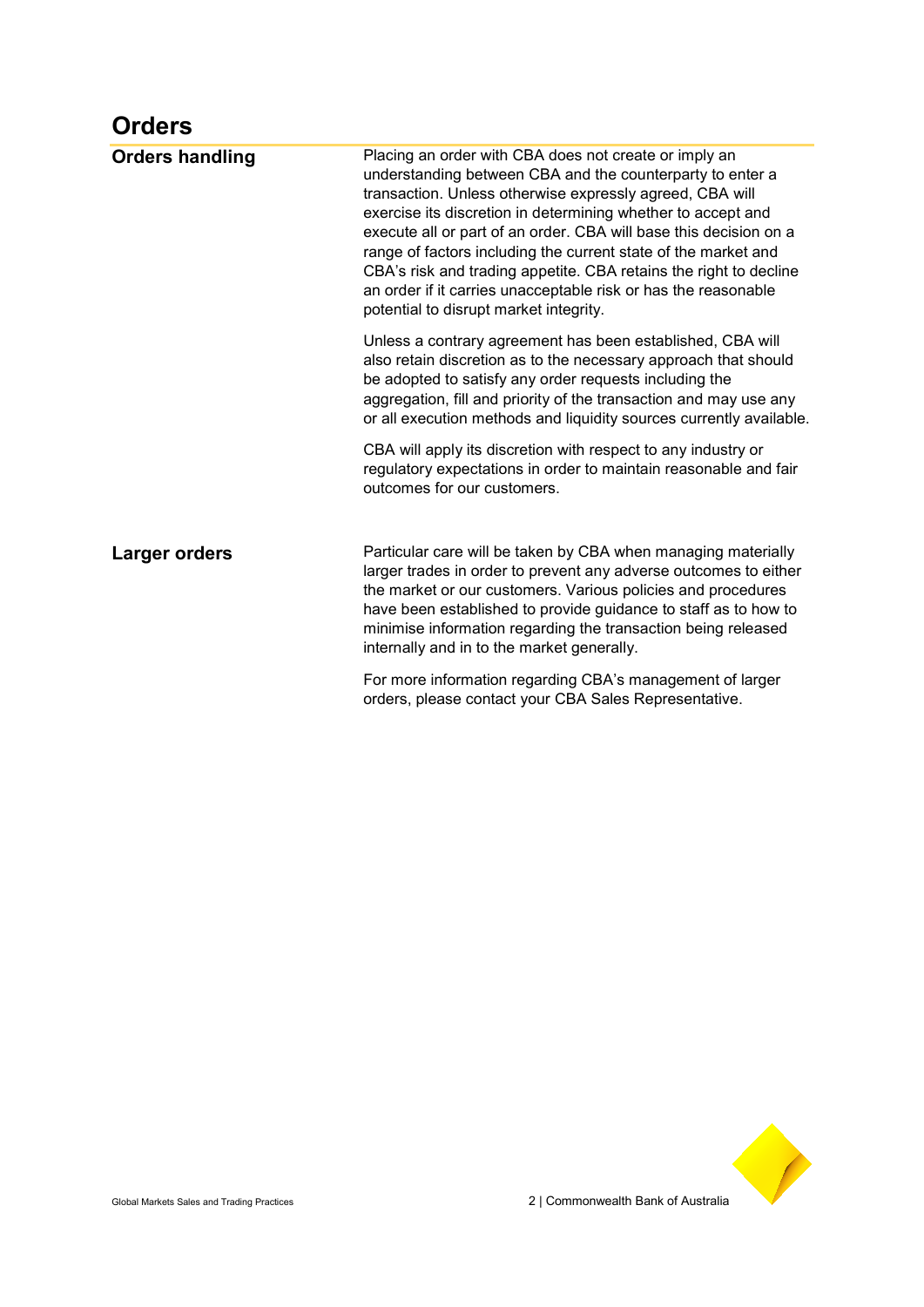# **Pre-hedging**

| <b>Pre-hedging</b> | Pre-hedging is the management of risk associated with one or<br>more actual or anticipated client orders. CBA may pre-hedge<br>when it considers that such hedging activity would be in your<br>interest or to help avoid disrupting the market. In assessing<br>whether to undertake pre-hedging prevailing market conditions<br>(such as liquidity) and the size and nature of the actual or<br>anticipated transaction may be considered. CBA may pre-hedge<br>for the following non-exhaustive reasons:                                                                                                                                                                              |
|--------------------|------------------------------------------------------------------------------------------------------------------------------------------------------------------------------------------------------------------------------------------------------------------------------------------------------------------------------------------------------------------------------------------------------------------------------------------------------------------------------------------------------------------------------------------------------------------------------------------------------------------------------------------------------------------------------------------|
|                    | 1.<br>When receiving a large order size relative to market<br>conditions;                                                                                                                                                                                                                                                                                                                                                                                                                                                                                                                                                                                                                |
|                    | 2.<br>To reduce the risk of execution slippage; and                                                                                                                                                                                                                                                                                                                                                                                                                                                                                                                                                                                                                                      |
|                    | 3.<br>To manage exposure of CBA and the impact to the<br>market.                                                                                                                                                                                                                                                                                                                                                                                                                                                                                                                                                                                                                         |
|                    | Pre-hedging may be undertaken into benchmark fixes in a<br>manner that aligns with industry codes of practice including the                                                                                                                                                                                                                                                                                                                                                                                                                                                                                                                                                              |
|                    | 'Global FX Code of Conduct' and 'AFMA Swaps Reference Price<br>Transaction Guidelines' where transacting a client order over<br>time before, during or after a fixing calculation window is<br>acceptable. While undertaking any pre-hedging activity, CBA<br>may continue to conduct on-going business, including market<br>making, execution of client orders and other risk management<br>activity. CBA will not undertake pre-hedging with the intention of<br>disadvantaging the client or disrupting the market. While we<br>cannot guarantee any outcome in respect of an order, we will<br>take reasonable steps to ensure that pre-hedging is not<br>detrimental to that order. |
|                    | For further clarification regarding our pre-hedging principles or<br>practices, please contact your CBA Sales Representative.                                                                                                                                                                                                                                                                                                                                                                                                                                                                                                                                                            |
|                    | Wholesale FX clients should read this disclosure in conjunction<br>with CBA's Foreign Exchange (FX) Order Execution and Order<br>Handling Standard Client Disclosure for Order Service: click<br>here.                                                                                                                                                                                                                                                                                                                                                                                                                                                                                   |
|                    |                                                                                                                                                                                                                                                                                                                                                                                                                                                                                                                                                                                                                                                                                          |

#### **Reference Price Transactions**

| <b>Trading Reference</b><br><b>Price Orders</b> | Reference price transactions are transactions agreed with<br>reference to a future determined auction price, benchmark, or<br>other reference price. This involves agreeing all terms of a<br>transaction except the price, which is set later based on<br>observation of the reference price. |
|-------------------------------------------------|------------------------------------------------------------------------------------------------------------------------------------------------------------------------------------------------------------------------------------------------------------------------------------------------|
|                                                 | A counterparty should be aware of the key mechanics of<br>reference prices and that the use of reference prices creates<br>inherent conflicts of interest between CBA and its counterparties.                                                                                                  |

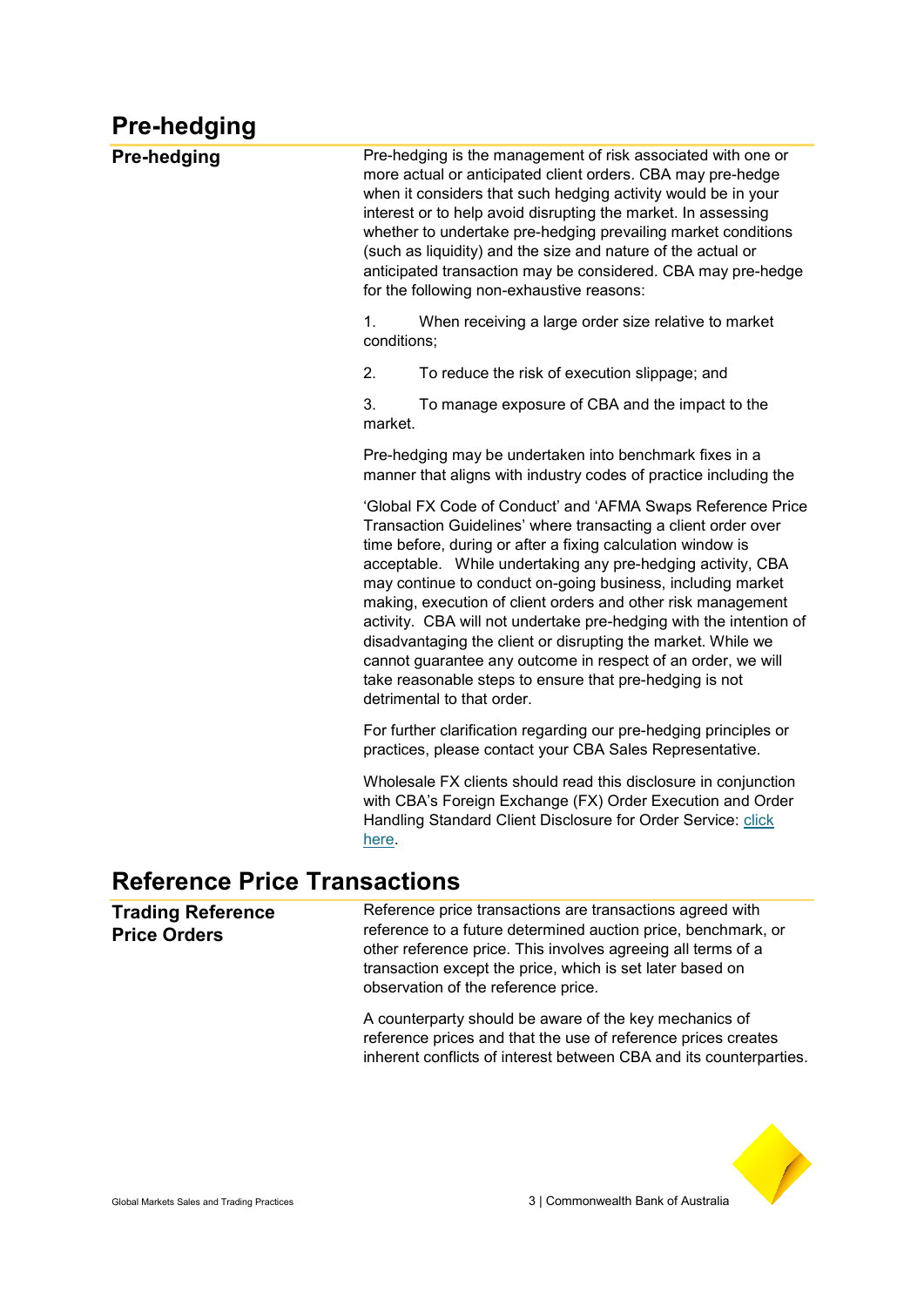|                            | CBA manages these conflicts through various policies,<br>procedures and training programs.                                                                                                                                                                                                                                                                                                                                                                                                                                                                                                                                                                                                                                                                                                                                                                                 |
|----------------------------|----------------------------------------------------------------------------------------------------------------------------------------------------------------------------------------------------------------------------------------------------------------------------------------------------------------------------------------------------------------------------------------------------------------------------------------------------------------------------------------------------------------------------------------------------------------------------------------------------------------------------------------------------------------------------------------------------------------------------------------------------------------------------------------------------------------------------------------------------------------------------|
|                            | If CBA agrees to enter into a reference price transaction with<br>you, our activity as a submitter or contributor to the reference<br>price or our pre-hedging and hedging activity in respect of<br>transactions ahead of or around the fixing time of the reference<br>price may adversely impact the level of the reference price. Our<br>hedging activity is only for risk mitigation purposes and never to<br>influence or manipulate the reference price.                                                                                                                                                                                                                                                                                                                                                                                                            |
|                            | In executing reference price transactions with counterparties<br>CBA observes the core principles in the Standard on Reference                                                                                                                                                                                                                                                                                                                                                                                                                                                                                                                                                                                                                                                                                                                                             |
|                            | Price Transactions published by the FICC Markets Standards<br>Board (FMSB), available at Link                                                                                                                                                                                                                                                                                                                                                                                                                                                                                                                                                                                                                                                                                                                                                                              |
| <b>Pricing</b>             |                                                                                                                                                                                                                                                                                                                                                                                                                                                                                                                                                                                                                                                                                                                                                                                                                                                                            |
| <b>Pricing and Mark Up</b> | CBA intends to provide competitive pricing to all Global Markets<br>customers. In order to provide fair and reasonable pricing, CBA<br>may rely on a range of factors including internal validity and price<br>checks and a combination of third party pricing and CBA's<br>assessment of market liquidity and volatility factors. If and when<br>CBA is able to fill an order at a particular price, it does not mean<br>that CBA held, acquired or would acquire inventory to complete<br>the transaction at the order price level or that there exists a<br>tradeable market at that level.<br>Any firm or indicative pricing providing by CBA is quoted as an<br>'all-in' price which is inclusive of any mark-up circumstances.<br>Mark-up is a spread or charge that can be included in the final<br>price of a transaction in order to compensate CBA for any risks |
|                            | taken, costs incurred and services rendered for its clients and will<br>apply unless expressly agreed otherwise.                                                                                                                                                                                                                                                                                                                                                                                                                                                                                                                                                                                                                                                                                                                                                           |
| <b>Electronic Trading</b>  |                                                                                                                                                                                                                                                                                                                                                                                                                                                                                                                                                                                                                                                                                                                                                                                                                                                                            |
| <b>Electronic trading</b>  | CBA provides indicative pricing in spot, forward and swap FX<br>markets using internal and external sources which may include<br>third party electronic execution algorithms.                                                                                                                                                                                                                                                                                                                                                                                                                                                                                                                                                                                                                                                                                              |
|                            | Electronic Trading includes any activity that allows the execution<br>or placement of orders on an Electronic Trading platform. With<br>respect to our FX business, CBA may provide you with access to<br>an electronic trading platform that allows for the placement or<br>self-execution of orders. In such instances, you should be aware<br>that the price displayed or quoted to you consists of a core price<br>which is an aggregated price from CBA and other external<br>sources, combined with a mark-up applied by CBA (see 'pricing<br>and mark-up').                                                                                                                                                                                                                                                                                                         |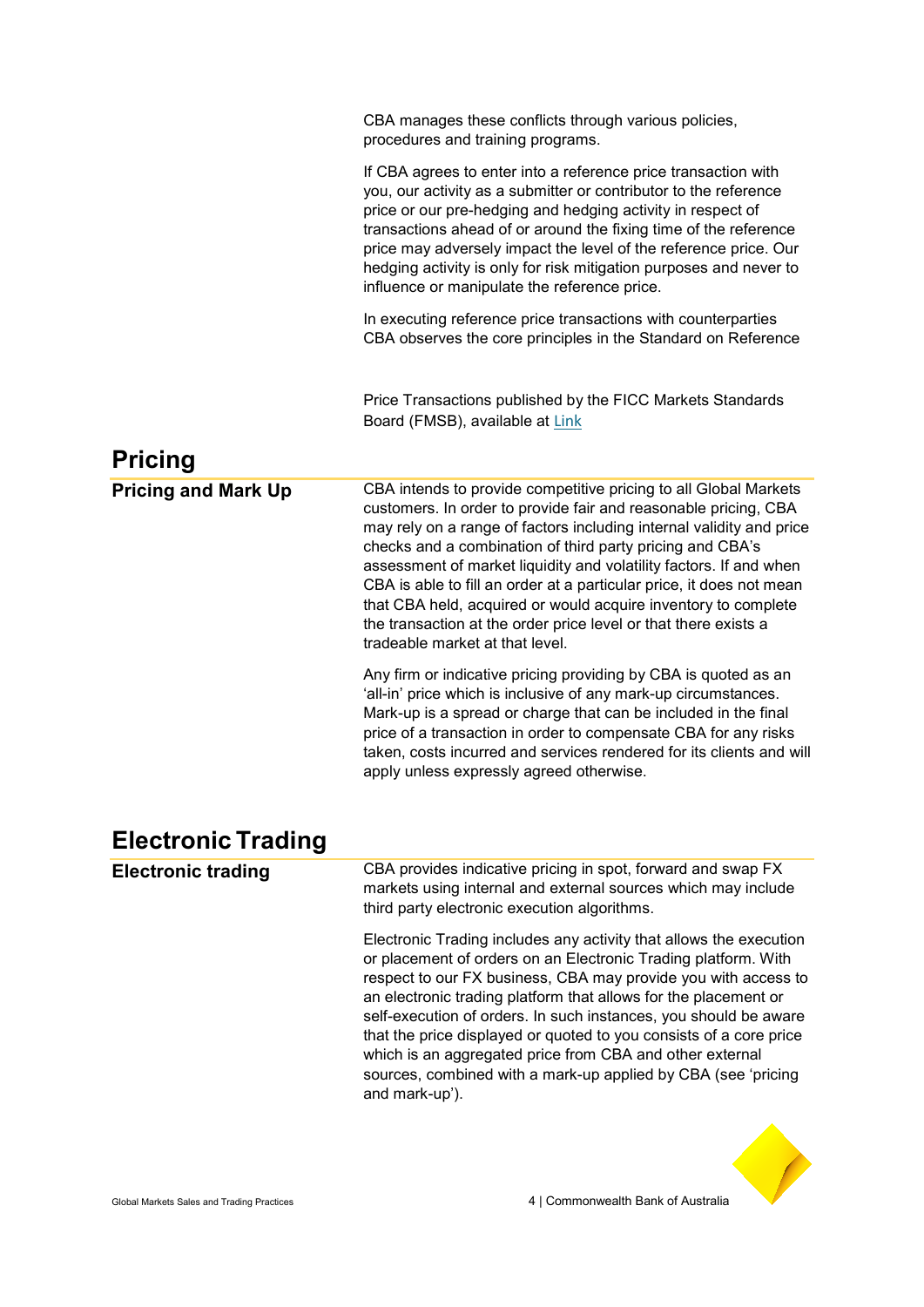|                  | Prices quoted or displayed may include rounding of decimal<br>points.                                                                                                                                                                                                                                                                                                                                                                                                                                                                                                                                                                                                                                                                                                                                                                                                                                                                                                                                                                                                                                                                                                                                                                                                                                    |
|------------------|----------------------------------------------------------------------------------------------------------------------------------------------------------------------------------------------------------------------------------------------------------------------------------------------------------------------------------------------------------------------------------------------------------------------------------------------------------------------------------------------------------------------------------------------------------------------------------------------------------------------------------------------------------------------------------------------------------------------------------------------------------------------------------------------------------------------------------------------------------------------------------------------------------------------------------------------------------------------------------------------------------------------------------------------------------------------------------------------------------------------------------------------------------------------------------------------------------------------------------------------------------------------------------------------------------|
|                  | When electing to use an electronic trading platform when<br>transacting with CBA, you should be aware that:                                                                                                                                                                                                                                                                                                                                                                                                                                                                                                                                                                                                                                                                                                                                                                                                                                                                                                                                                                                                                                                                                                                                                                                              |
|                  | Short term discrepancies may exist between externally<br>sourced prices utilised by the algorithm due to factors such as<br>market infrastructure, communication and processing latencies<br>and delays in the distribution of price updates;                                                                                                                                                                                                                                                                                                                                                                                                                                                                                                                                                                                                                                                                                                                                                                                                                                                                                                                                                                                                                                                            |
|                  | Subject to the algorithm's trade parameters factors such<br>as pricing, speed and likelihood of order execution may vary.                                                                                                                                                                                                                                                                                                                                                                                                                                                                                                                                                                                                                                                                                                                                                                                                                                                                                                                                                                                                                                                                                                                                                                                |
|                  | For further information regarding the Electronic Trading platforms<br>that CBA may utilise when transacting with you, please contact<br>your CBA Sales Representative                                                                                                                                                                                                                                                                                                                                                                                                                                                                                                                                                                                                                                                                                                                                                                                                                                                                                                                                                                                                                                                                                                                                    |
| <b>Last look</b> | When a trade request is submitted in response to CBA's<br>indicative pricing CBA may accept or reject the request at its sole<br>discretion based on a number of automated pre-trade controls.<br>These pre-trade controls are known as "Last Look".                                                                                                                                                                                                                                                                                                                                                                                                                                                                                                                                                                                                                                                                                                                                                                                                                                                                                                                                                                                                                                                     |
|                  | Last Look is a standardised verification and protection<br>mechanism for CBA's electronic pricing to identify whether trade<br>requests are made at prices within CBA's tolerance for<br>execution. This process can include credit, market volatility,<br>liquidity and malformed order checks, as well as latency checks.<br>Latency checks protect both the client and CBA against<br>executing a trade in circumstances where the market price at the<br>time of execution has moved outside pre-defined tolerances<br>relative to the indicative price quoted by CBA at the time of the<br>trade request by the client, and therefore trading at the indicative<br>quoted price under such circumstances could lead to an<br>undesirable outcome to either party. When using Last Look, CBA<br>does not pre-hedge or use any information gained in the Last<br>Look window when market making and applies Last Look<br>symmetrically. This means that trades may be rejected if the<br>market price, when checked, has moved materially either in or<br>against the client's favour. Materiality is determined by reference<br>to a number of factors relevant to the particular trade request,<br>including but not limited to volatility, liquidity and the client's<br>trading history with CBA. |

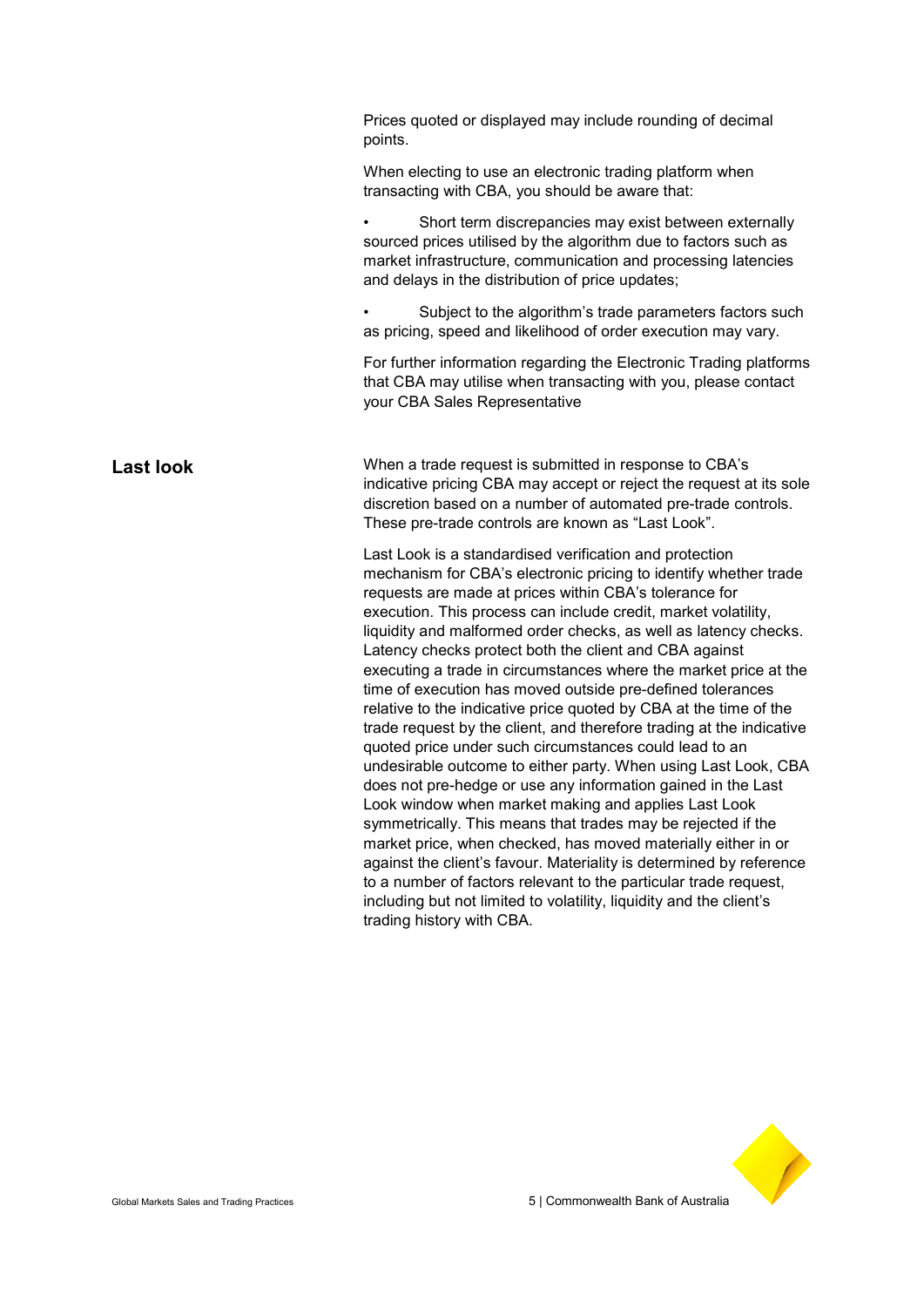# **Information**

| <b>Information handling</b> | Protecting the confidentiality and security of customer<br>information is an important part of the way CBA does business.                                                                                                                                                                                                                         |
|-----------------------------|---------------------------------------------------------------------------------------------------------------------------------------------------------------------------------------------------------------------------------------------------------------------------------------------------------------------------------------------------|
|                             | CBA may make use of information provided by you, including but<br>not limited to information relating to pre-trade activity, information<br>contained in orders; and information regarding executed<br>transactions to effect and risk manage the transactions<br>themselves, as well as for portfolio and inventory risk<br>management purposes. |
|                             | CBA analyses and may share information internally on an<br>individual and aggregate basis and may use the information for a<br>variety of purposes, including for transactions, business strategy,<br>sales coverage, and counterparty risk and relationship<br>management.                                                                       |
|                             | CBA is subject to regulatory and other obligations that may<br>require the disclosure of your information. With the exception of<br>these obligations CBA will not disclose your information<br>externally without your consent.                                                                                                                  |
|                             | Aggregated and anonymised information regarding executed<br>transactions and other relevant market information may be<br>disclosed internally and externally as market colour.                                                                                                                                                                    |
|                             | CBA has policies, procedures, systems and controls that are<br>designed to protect confidential information.                                                                                                                                                                                                                                      |
|                             | Please note that this Information Handling Disclosure does not<br>extend to the management of personal Information. For more<br>information on how we handle personal information, please see<br>our Privacy Policy.                                                                                                                              |